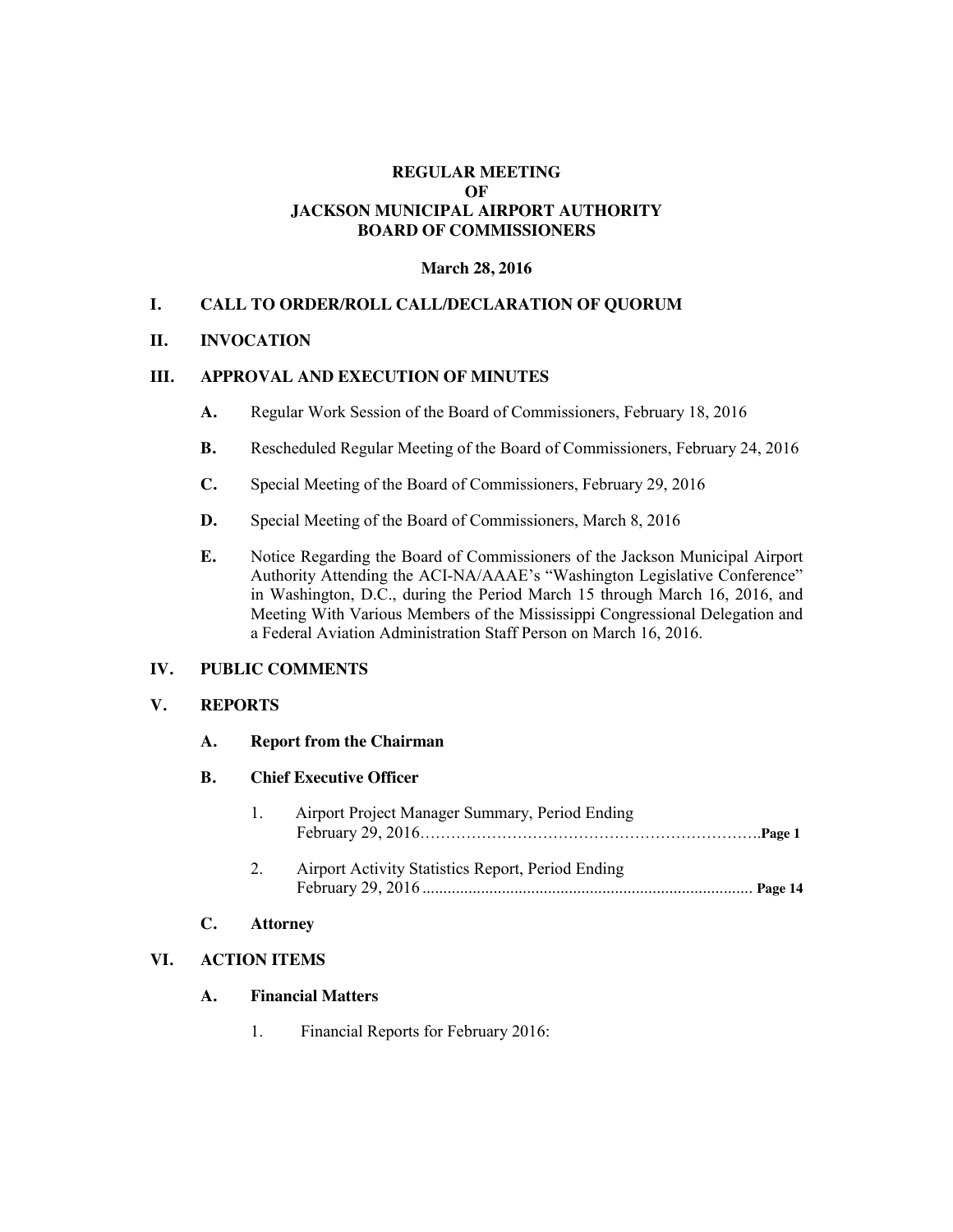|                |                              | (a)                                                                                                                                    |  |  |  |  |
|----------------|------------------------------|----------------------------------------------------------------------------------------------------------------------------------------|--|--|--|--|
|                |                              | (b)                                                                                                                                    |  |  |  |  |
|                |                              | (c)                                                                                                                                    |  |  |  |  |
|                | 2.                           |                                                                                                                                        |  |  |  |  |
|                | 3.                           | Early Issues                                                                                                                           |  |  |  |  |
| <b>B.</b>      | <b>Service Agreements</b>    |                                                                                                                                        |  |  |  |  |
|                | 1.                           | JMAA Contact No. 10-009, Television Services, JAN: Authorize                                                                           |  |  |  |  |
|                | 2.                           | Pest Control, JAN and HKS: Authorize Agreement                                                                                         |  |  |  |  |
|                | 3.                           | On Call Roof Repair Services, JAN: Authorize Agreement                                                                                 |  |  |  |  |
|                | 4.                           |                                                                                                                                        |  |  |  |  |
| $\mathbf{C}$ . | <b>Construction Projects</b> |                                                                                                                                        |  |  |  |  |
|                | 1.                           | JMAA Project No. 014-11, Airport Security and Access Control Systems<br>Improvements, JAN: Authorize Amendment to Agreement (The Faith |  |  |  |  |
|                | 2.                           | JMAA Project No. 011-13, Roadway Signage Improvements, JAN:                                                                            |  |  |  |  |
| D.             |                              | <b>Procurements</b>                                                                                                                    |  |  |  |  |
| Е.             | Grants                       |                                                                                                                                        |  |  |  |  |
|                | 1.                           | JMAA Project 008-12, HKS: Authorize Withdraw of                                                                                        |  |  |  |  |
| F.             |                              | <b>Other Matters</b>                                                                                                                   |  |  |  |  |
|                | 1.                           | Shoe Shine Concession at Jackson-Medgar Wiley Evers International<br>Airport, JAN: Authorize Agreement (CTN Service Agency, Inc. DBA   |  |  |  |  |